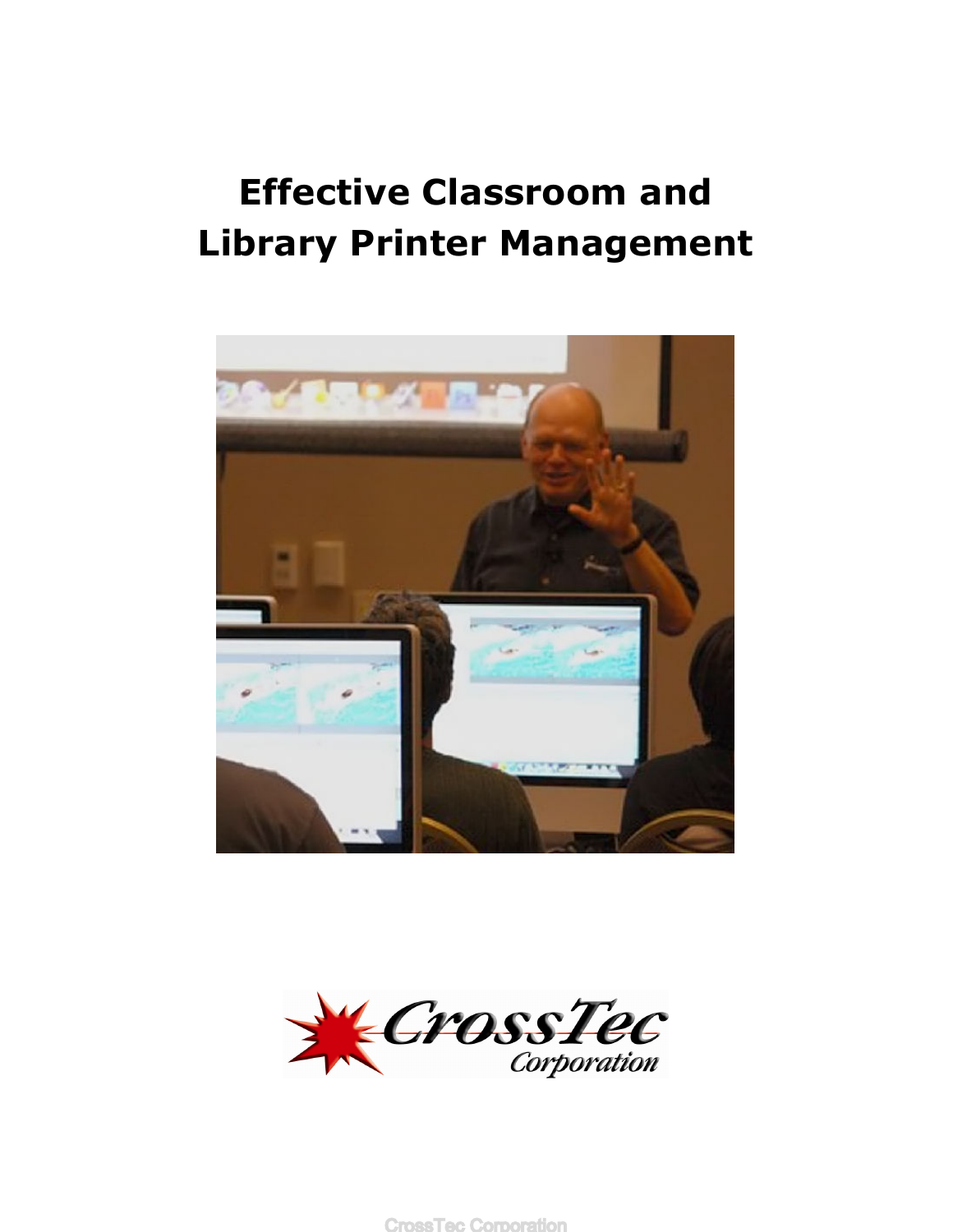

Effective Classroom and Library Printer Management

## **INTRODUCTION**

Printers are a fundamental part of the classroom and provide a practical means for both teacher and students to retain hard copies of coursework and projects undertaken during a lesson. However, the cost of printing within the classroom, while nominal per individual student, can quickly become quite significant across an entire student enrollment.

A number of solutions exist to provide schools with printer management capabilities. Most are standalone server-centric solutions which carry a significant cost to both implement and centrally maintain and have the prerequisite that each student is identified on the system with costs and quotas applied on a per user basis. CrossTec SchoolVue<sup>™</sup> is unique in providing high level, flexible and affordable printer management as standard within its existing classroom management solution (at no additional cost!).

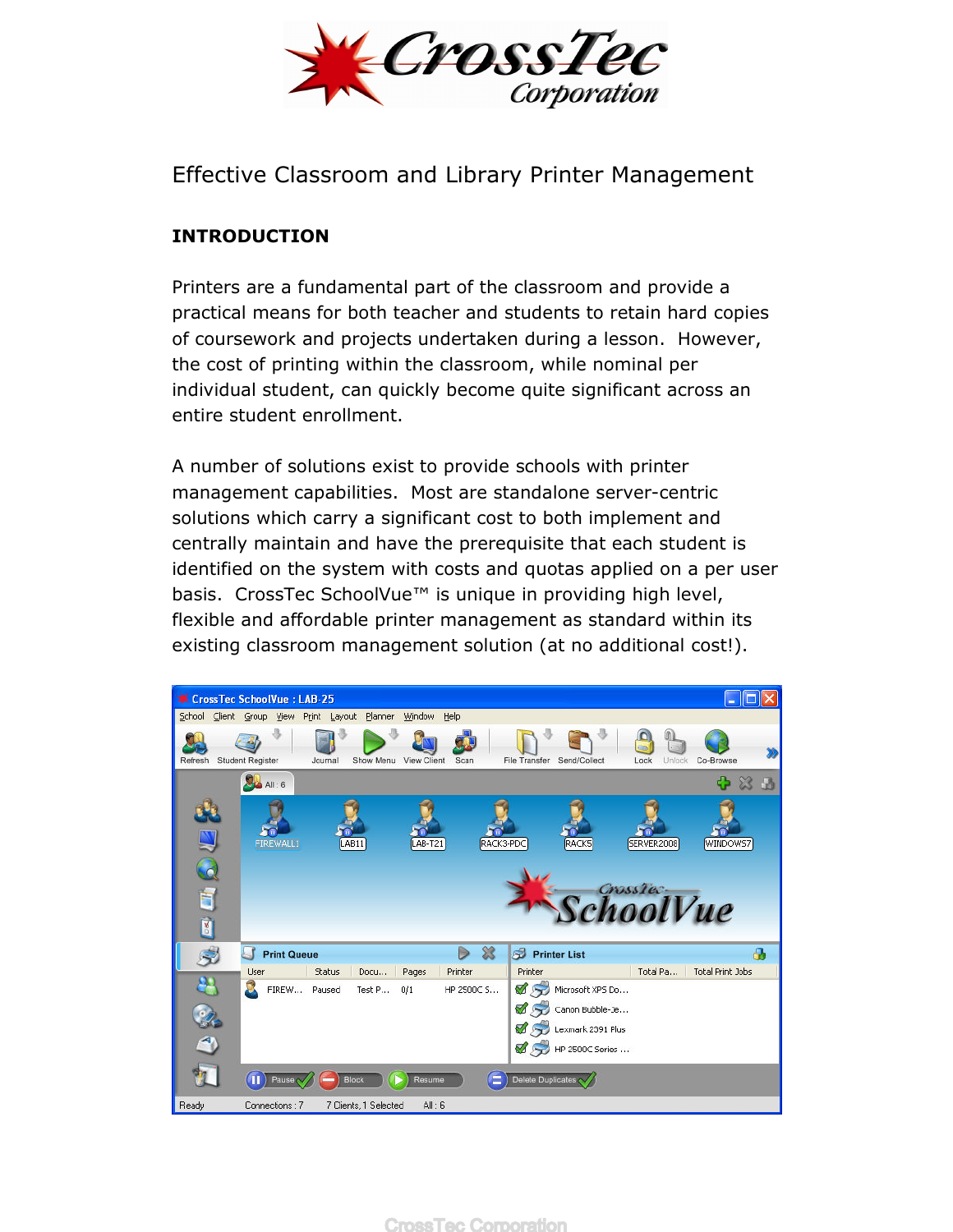

#### **MANAGING THE CLASSROOM PRINTERS**

The printer management feature within CrossTec SchoolVue provides the teacher with total control over printer usage within a given classroom. Utilizing the software, a teacher can both monitor and control all printing activity "on the fly" during a lesson, as well as assign pre-defined limits based on acceptable use policies (see image below).

It is important at this point to clarify the differences between a high level print management solution such as that provided by CrossTec SchoolVue, and the other more granular, dedicated print management solutions available in the market. CrossTec SchoolVue does not require the pre-definition of student accounts, does not require a centralized server component and does not require quotas and cost limitations to be applied in advance of its use.

CrossTec SchoolVue provides the teacher with the ability to monitor all print activity within the classroom, covering all printers assigned to student computers. As a print job is initiated by a student, this is displayed within CrossTec SchoolVue on the teacher's computer. On completion a history of all print jobs and pages printed is retained to allow for class by class reporting. Naturally the ability to see which print jobs have been initiated is extremely useful but with teacher attention likely to be focused on the students in the class, the beauty of CrossTec SchoolVue printer management is in allowing the system to manage their activity without immediate teacher input.



**CrossTec Corporation**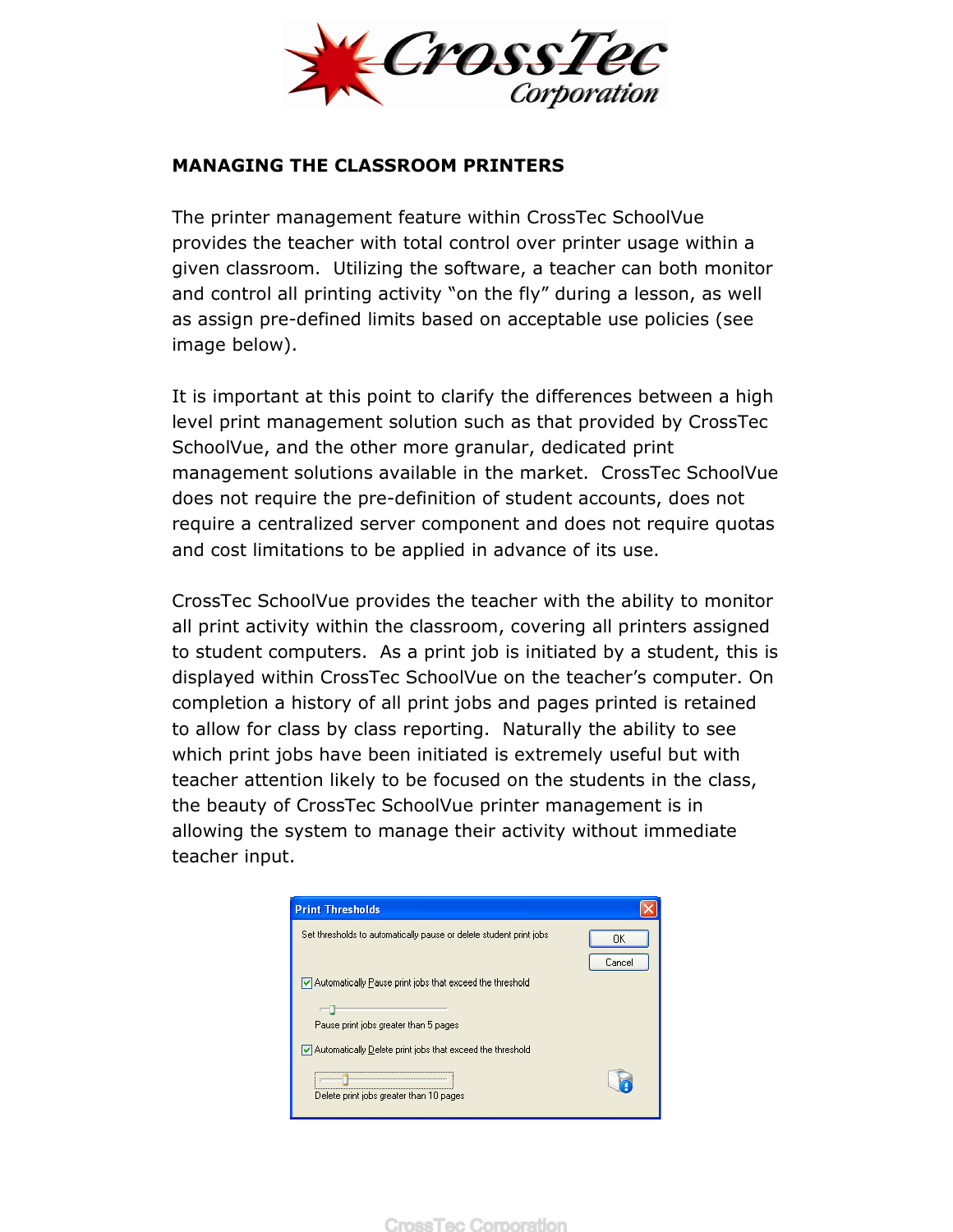

The primary features included within CrossTec SchoolVue are:

- 1. Prevent students from adding or removing printers from their desktop PC.
- 2. Prevent all or selected students from printing.
- 3. Pause all student print queues this will remain in force until the teacher releases either all or selected items.
- 4. Record a full print history for each student and the class to allow for subsequent reporting and costing where appropriate. This information can be both printed and exported in a range of formats.



The ability to disable printers as and when required is also increasingly important in shared resource areas of the school, such as the library, where potentially high volume non-curriculum based printing can occur, or where examination content is provided and it is critical to avoid copies leaving the classroom.

### **PRE-EMPTIVE PRINTER MANAGEMENT**

When a new lesson commences, utilizing CrossTec SchoolVue, a default printer status can be automatically applied to the entire class (this default can be unique to each class period or the same for all classes/teachers). A typical default would be to pause all printers at the onset of each class to avoid the risk of a teacher being distracted by other issues and omitting to apply printer enforcement. Otherwise, printer thresholds can be defined providing basic rules for the treatment of individual print jobs. For example, CrossTec SchoolVue can review each submitted print job and, based on a simple set of rules, can choose to pause any print job that exceeds a given number of pages, thereby leaving the document for review by the teacher prior to passing the print job on to the printer itself.

Applying the same rules, a print job beyond another defined number of pages can be automatically deleted by the system. In a